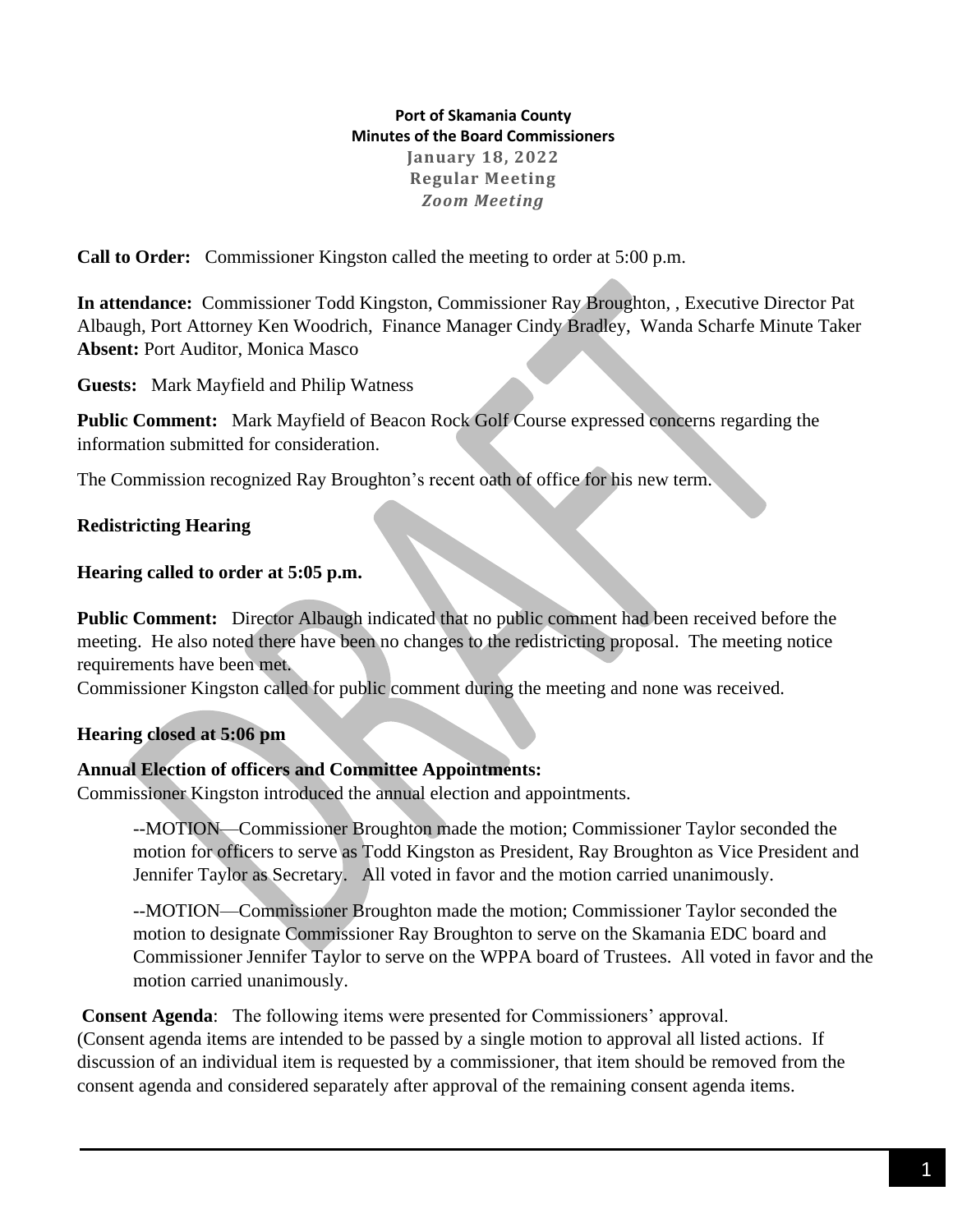1. Approval of the Minutes

December 14, 2021 Minutes November 22, 2021 Minutes 2. Approval of Pre-Issued General Fund Vouchers \$34,322.73 (12/20/2021) 21113-21120 New Account (Checking) Four (4) Electronic Fund (EFT) 3. Approval of Pre-Issued General Fund Vouchers \$9,257.24 (12/30/2021) 21121-21127 New Account (Checking) 4. Approval of General Fund Vouchers – \$161,501.99 (1/20/2022) 1132-21159 New Account (Checking) Nine (9) Electronic Fund (EFT)

- 5. Beacon Rock Golf Course Rate & Fee Changes
- 6. Surplus Port Asset Case 580 Super L Loader/Backhoe S/N JJG0195393
- 7. 2022 Arrowhead Accounting Contract for Auditing Services

-MOTION—Commissioner Broughton made a motion; Commissioner Taylor seconded the motion to approve the consent agenda items 1 through 4 as presented and to remove items 5, 6 and 7 from the consent agenda for discussion. All voted in favor and the motion carried unanimously.

**Beacon Rock Golf Course**: Director Albaugh presented the proposed rate and changes for the Beacon Rock Golf Course.

> -MOTION—Commissioner Broughton made a motion; Commissioner Taylor seconded to approve the rate and fee changes for the BRGC. All voted in favor and the motion carried unanimously.

**Surplus Case 580 Super L Loader/Backhoe**: Attorney Woodrich advised the surplus process would require a resolution. Surplus tabled until the February meeting.

**2022 Arrowhead Accounting Contract for Auditing Services:** Director Albaugh presented the contract from Arrowhead Accounting.

> -MOTION—Commissioner Broughton made a motion; Commissioner Taylor seconded the motion to approve the 2022 Arrowhead Accounting Contract as presented. All voted in favor and the motion carried unanimously.

**Commissioner Updates:** Commissioner Broughton reviewed the Skamania EDC recent strategic planning session and an update on the remaining two-million-dollar balance allocated in 1986 as part of the Scenic Act should be received soon. The funding will be controlled through MCEDD for the next three years and Klickitat County will be able to participate even though they have not signed the Scenic Area Act.

**Director's Report**: Director Albaugh noted the Port Attorney and himself would be dealing with the removal of the trailer at the Beacon Rock Golf Course. Director Albaugh will be making a presentation to CERB on Thursday requesting \$2,000,000 for the Cascade Business Park Project. If funding is awarded it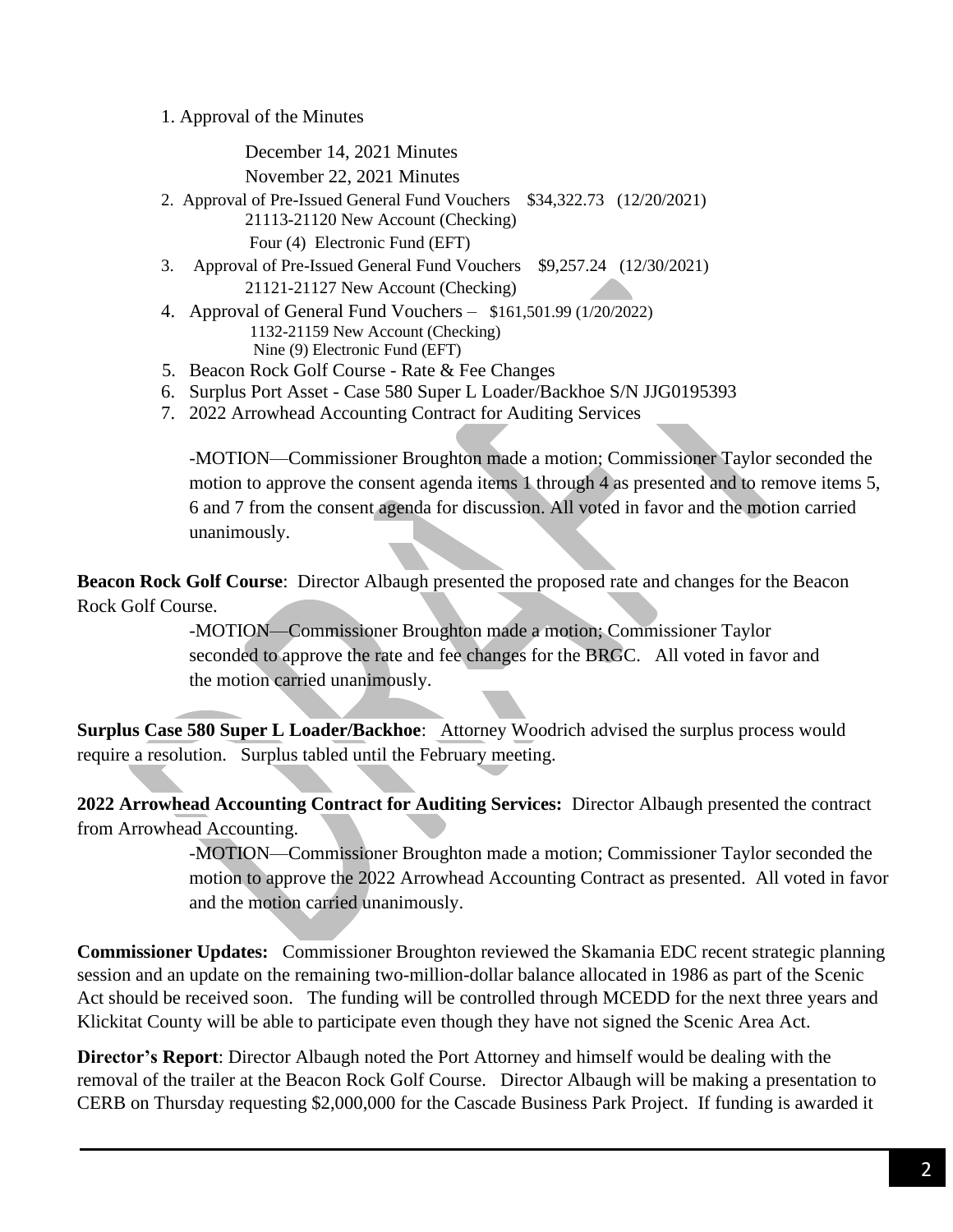will be for a 1.7-million-dollar loan at 2% interest for 20 years and a \$300,000 dollar grant. The Federal EDA representative will be here next week to do and onsite visit for a 5 million dollar ask. The Green Asset Lease has expired, and they will be vacating 15,000 square foot Discovery Building and move to county property in Stabler.

**Facilities Report:** Doug Bill informed the Commission of the current maintenance projects such as updating lighting and plumbing in the Tichenor Building. He gave a report on the recent snow removal and related minor drainage issues it presented. Several danger trees have been identified and will be removed. He has not received an order update on the Excavator at this time.

**Finance Report:** Finance Manager Cindy Bradley reviewed the expenses and revenues for the month. The RTC TAP Grant has been closed out. Past due balances were also reviewed.

**Attorney's Repor**t: No notables to report.

### **New Business:**

**Green Assets:** No discussion was addressed in Director's Report

### **Resolution 1-2022 Authority to Sign Warrants:**

--MOTION—Commissioner Broughton made a motion; Commissioner Taylor seconded the motion to adopt Resolution 1-2022 to authorize Director Albaugh and Commissioner Kingston to sign warrants. All voted in favor and the motion carried unanimously.

#### **Resolution 2-2022 Authorizing for Pre-issued Vouchers:**

--MOTION—Commissioner Broughton made a motion; Commissioner Taylor seconded the motion to adopt Resolution 2-2022 authorizing the pre-issuance warrants not to exceed \$750,000. All voted in favor and the motion carried unanimously.

## **Resolution 3-2022 Authorizing the Investment of Funds:**

--MOTION—Commissioner Broughton made a motion; Commissioner Taylor seconded the motion to adopt Resolution 3-2022 to authorize Director Albaugh and Commissioner Ray Broughton to order investments of funds.

#### **Resolution 4-2022 Appointment of agent to receive claims for damages per RCW 4.96.020:**

**--MOTION—**Commissioner Broughton made a motion; Commissioner Taylor seconded the motion to adopt Resolution 4-2022 appointing Director Pat Albaugh as agent to receive claims for damages. All voted in favor and the motion carried unanimously.

#### **Resolution 5-2022 Setting Port Commissioner Compensation:**

**--MOTION—**Commissioner Broughton made a motion; Commissioner Taylor seconded to adopt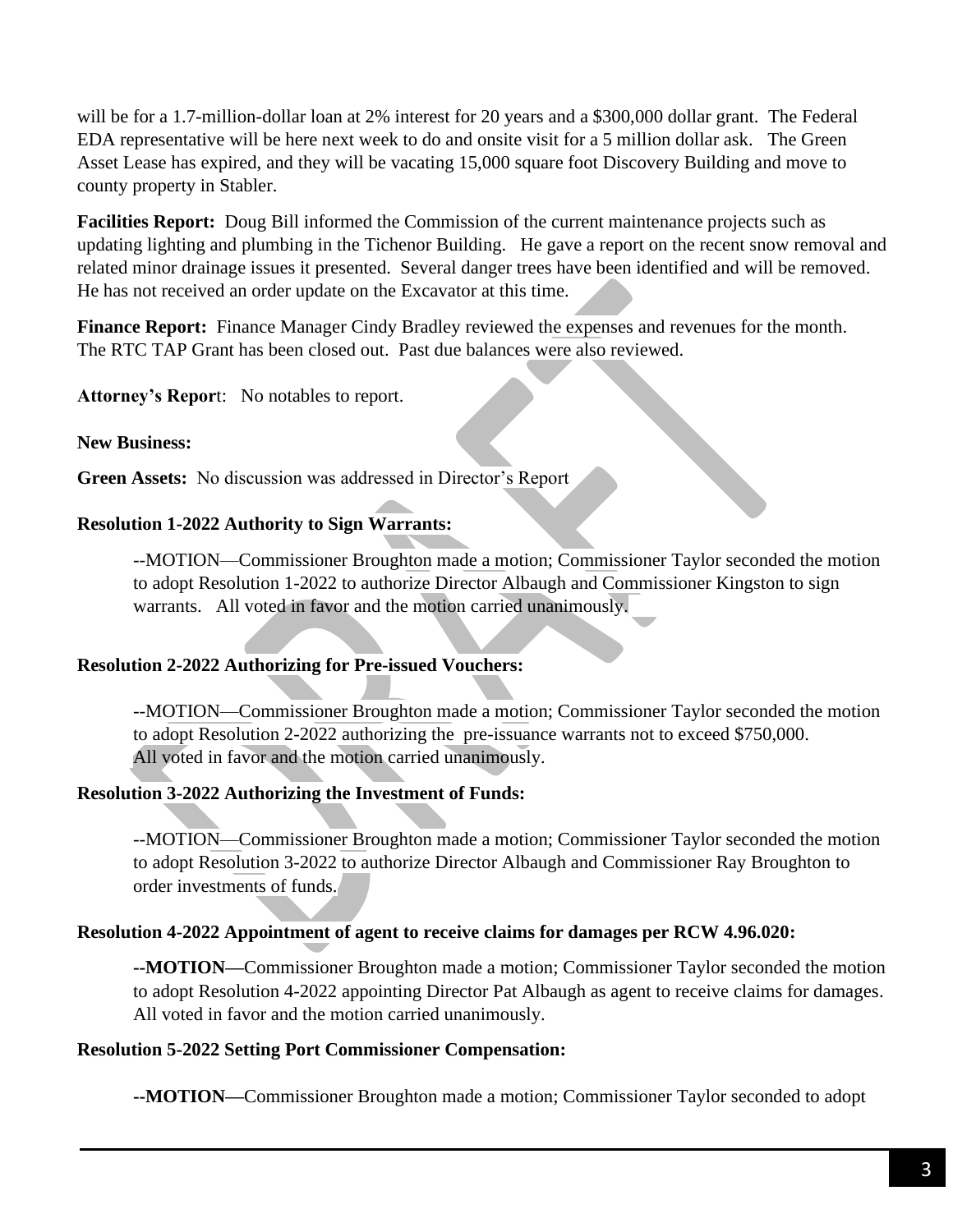Resolution 5-2022 acknowledging the Port Commissioner Compensation rate for \$85 per Diem. All voted in favor and the motion carried unanimously.

## **Resolution 6-2022 Selling surplus property less than \$10,000:**

**--MOTION—**Commissioner Broughton made a motion; Commissioner Taylor seconded to adopt Resolution 6-2022 authorizing Director Albaugh to sell and convey surplus property with less than a \$10,000 value. All voted in favor and the motion carried unanimously.

# **Resolution 7-2022 Setting Redistricing Boundaries:**

**--MOTION—**Commissioner Broughton made a motion; Commissioner Taylor seconded to adopt Resolution 7-2022 accepting the Redistricting Boundaries as designated. All voted in favor and the motion carried unanimously.

# **Skamania Economic Development Council Shared Service 2021 Contract Review:**

**--MOTION—**Commissioner Broughton made a motion; Commissioner Taylor seconded to approve the performance of the Skamania Economic Development Council Shared Services Contract for 2021. All voted in favor and the motion carried unanimously.

# **Lease Amendment TotalShield Inc**

**--MOTION—**Commissioner Broughton made a motion; Commissioner Taylor seconded to approve Lease Amendment 4 recognizing the name change and address change for TotalShield Inc to Cochinto Inc. All voted in favor and the motion carried unanimously.

# **Teitzel Lease Suite C2 & C 3 Correna Smith**

**--MOTION—**Commissioner Broughton made a motion; Commissioner Taylor seconded to approve the lease between the Port of Skamania County and Correna Smith in the Teitzel Building for Suite C-2 & C-3 at a monthly lease rate of \$317.10 per month plus Washington State Leasehold Excise tax. The board acknowledges that the \$634.20 security deposit is less than the 1-year statutory deposit. All voted in favor and the motion carried unanimously.

## **Other Business:**

Director Albaugh noted a preliminary draft plan has been received for the proposed Waterfront Lodge.

Surveying has been completed for the new owners of the Columbia Riverside Lodge and it was noted that both sides of the property is overlapping on Port Property. Port parking lot is overlapping on Lodge property. A boundary line adjustment will be made .

An update was given regarding the Nov 16, 2021 proposal from Randy McCauley for Cascade